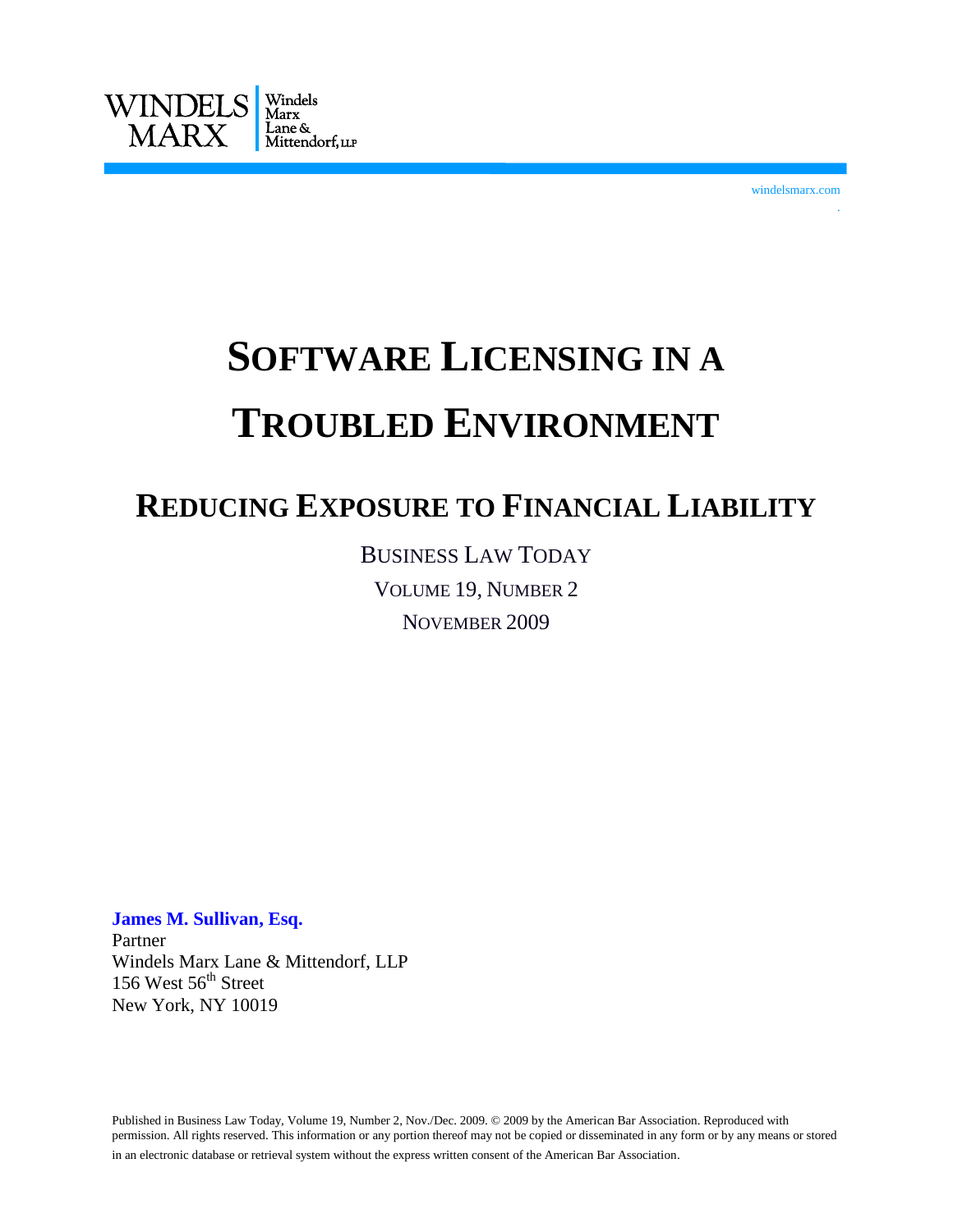# SOFTWARE LICENSING IN A Troubled Environment

## **Reducing Exposure to Financial Liability**

### **By H. Ward Classen and James M. Sullivan**

oftware is omnipresent in our society. It is so pervasive and intertwined with the operation of most businesses that it would be impossible to successfully operate without it. At the same time, software companies rely on their contracts to protect the sanctity of their ownership interests.

The present economic uncertainties require that both licensors and licensees place greater emphasis on protecting their rights under their existing software licenses and mitigating any potential risks when negotiating a new license. This article examines the risks and liabilities that may arise from the financial instability or bankruptcy of a licensor or a licensee. It discusses several means by which licensors and licensees can reduce their potential exposure to business risk or financial liability.

#### **Software Licenses in Bankruptcy**

The treatment to be accorded a software license when the licensor or licensee files for bankruptcy depends

*Classen is deputy general counsel of Computer Sciences Corporation. He may be reached at hclassen@csc.com. Sullivan is a partner at the law firm Moses & Singer LLP.* He may be reached at jsullivan@moses  $singer.com.$  The opinions contained in *this article are the authors' and do not represent the opinions of Computer Sciences Corporation, Arent Fox LLP or He may be reached at .jsullivan@moses*<br>*singer.com.* The opinions contained is<br>this article are the authors' and do not<br>represent the opinions of Computer Sci-<br>ences Corporation, Arent Fox LLP or<br>Moses & Singer LLP.

upon whether the license is executory or nonexecutory. Title 11 of the U.S. Code (Bankruptcy Code) treats executory agreements very differently from nonexecutory agreements. Section 365 of the Bankruptcy Code, which governs the treatment of executory agreements, generally permits a debtor to do one of three things: (1) assume the agreement, (2) assume and assign the agreement to a third party, or (3) reject the agreement. Generally speaking, a debtor may not enjoy the full benefits of an executory agreement unless it assumes all of the obligations under the agreement, including the curing of all prepetition defaults under the agreement. The same is not true with respect to a nonexecutory agreement.

Although the Bankruptcy Code does not define the term *executory*, most bankruptcy courts use the definition formulated by Professor Vern Countryman in *Executory Contracts in Bankruptcy, Part I*, 57 Minn. L. Rev. 439 (1973).

. . . a contract under which the obligations of both the bankrupt and the other party to the contract are so far unperformed that the failure of either to complete performance would constitute a material breach excusing the performance of the other.

Thus, where performance has been substantially completed by one or both parties to the contract, the license is nonexecutory.

Whether a bankruptcy court will find a software license to be executory will depend upon a fact-based analysis of the license agreement and the remaining obligations of each party under the license agreement. Although most software licenses with ongoing payment obligations by the licensee will likely qualify as an executory contract, the courts will look to the substance of the license agreement rather than the form in determining whether a contract is executory. Thus, a royaltyfree or fully paid-up license of software may not in fact be a license at all, but an assignment of a property interest that is nonexecutory.

#### **The Licensor's Bankruptcy**

*Nonexecutory License*. When a licensor files for bankruptcy, a licensee may be left in a precarious position, especially if its license agreement is nonexecutory. That is because the licensor may seek to breach the license by refusing to provide necessary support or software upgrades, or, even worse, by relicensing the software to a third party. The Bankruptcy Code offers little protection to a licensee that is a party to a nonexecutory contract with a debtor. In fact, a licensee's sole recourse may be to file a general unsecured claim against the debtor. Accordingly, a licensee should seek to protect itself from a licensor's bankruptcy to the greatest extent possible. Some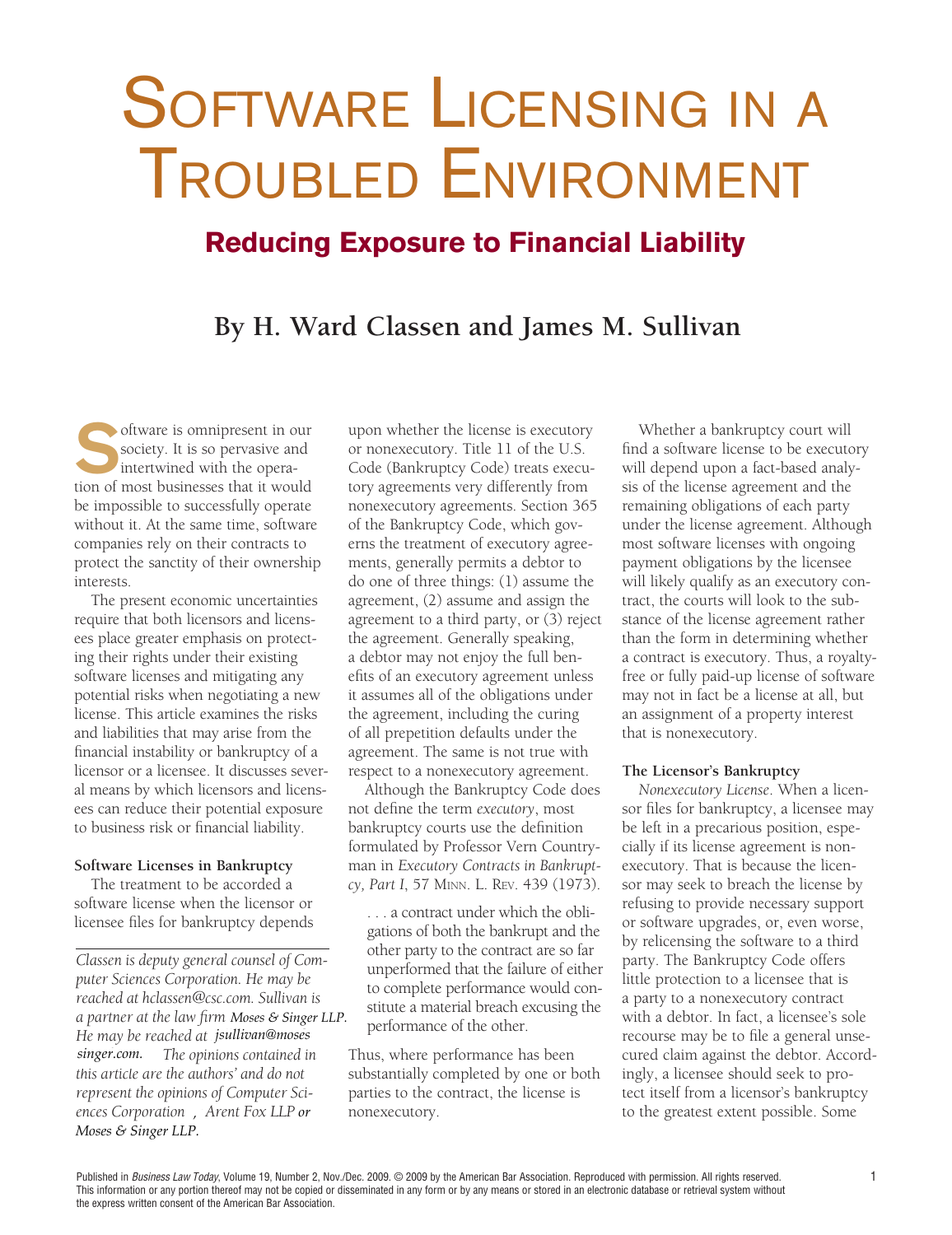techniques include getting a security interest in the licensed software, getting a technology escrow, drafting the license in such a way to ensure that it will be treated as an executory contract entitled to the protections of § 365(n) of the Bankruptcy Code, and/or drafting the license to include equitable remedies that will survive the licensor's bankruptcy.

*Executory License*. In response to the concern of the software industry and licensees in particular, the federal bankruptcy laws were rewritten in 1987 to protect licensees in the event of a licensor's bankruptcy. Section 365(n) of the Bankruptcy Code provides that in the event the debtor/licensor rejects the license agreement, the nondebtor/licensee has two options. First, it can bring a claim for damages to the extent the rejection caused the licensor to fail to meet the licensor's obligations under the license agreement. Under this option, the licensee forgoes any right to use the licensed technology/software in the future. Second, it can retain the rights to use the software/intellectual property for the period provided for under the license and any contractual extension periods.

The debtor can still reject the license agreement causing any executory provisions to become null and void, but the licensee can elect to retain its rights under the software license. If the licensee elects to retain its intellectual property rights, it must continue to pay the license fees due the licensor and must forgo certain remedies otherwise available under the Bankruptcy Code (e.g., rights of setoff or to assert a § 503(b) administrative priority claim). Under § 365(n), the licensee does not need to affirmatively elect to retain its intellectual property rights to preserve its license.

Most licensees elect the second option, i.e., to continue using the software. Although the licensee may continue using the software, it cannot compel the licensor to perform other contractual obligations except for any exclusivity provisions in the contract. The licensor is relieved of its obligations to provide any ancillary services, such as training, maintenance, support, documentation, or updates. The licensee is able to require the debtor to provide it with any intellectual property in its possession, provided such rights were included in the license.

#### **Model Language for the Protection of Licensed Software Under § 365(n) in the Event of Bankruptcy**

Set forth below is model language that a licensee should include in its license agreement to ensure that it may avail itself of the protections set forth in § 365(n).

**Affirmation of rights**. All rights and licenses granted pursuant to any section of this Agreement are, and will otherwise be, for purposes of Section 365(n) of the U.S. Bankruptcy Code and/or any similar or comparable section of the U.S. Bankruptcy Code (as such sections may be modified, amended, replaced, or renumbered from time to time), executory licenses of rights to "intellectual property," as defined under **Section 101 (35A)** of the U.S. Bankruptcy Code and/or any similar or comparable section of the U.S. Bankruptcy Code (as such sections may be modified, amended, replaced, or renumbered from time to time). The parties will retain and may fully exercise all of their respective rights and elections under the U.S. Bankruptcy Code. Accordingly, the licensee of such rights shall retain and may fully exercise all of its rights and elections under the U.S. Bankruptcy Code. Upon the commencement of bankruptcy proceedings by or against either Party under the U.S. Bankruptcy Code, the other Party shall be entitled to retain all of its license rights and use rights granted under this Agreement.

The licensee must continue, however, to pay all royalties due the licensor. This is a good reason to have separate agreements or payment schedules for the software license and any ancillary obligations, such as development as well as maintenance and support services. Utilizing a single contractual document, rather than multiple documents, will make the agreement appear executory in nature because of the existence of long-term ongoing obligations. Separate agreements or payment schedules lessen the risk of an agreement being rejected because each obligation is compartmentalized and associated with a specific payment and a licensor will not be entitled to receive the separate fee unless it performs the separate service.

*Drafting Techniques*. To ensure the protections of § 365(n) are available to the licensee, the licensee should make sure the license specifically provides that the licensed software is "intellectual property" under § 101(56) and that the license is governed by § 365(n) in the event the licensor files for bankruptcy protection. [See Sidebar for model language.] Under the Bankruptcy Code, 11 USC § 101(56), "intellectual property" is defined as "(A) trade secrets; (B) invention, process, design or plant protected under title 35; (C) patent application; (D) plant variety; (E) work of authorship protected under title 17; or (F) mask work protected under chapter 9 of title 17; to the extent protected by applicable nonbankruptcy law." It is clear that software will fall under this definition. As such, software will usually be governed by § 365 of the Bankruptcy Code.

In addition, to further ensure that § 365(n) is available to the licensee, the licensee should be sure to include sufficient continuing obligations in the license by both sides to ensure that the license will be deemed an executory agreement. A licensee also should clearly state the contractual obligations that are deemed material, such that the breach by one party of such provision would excuse continued performance by the other party. Doing so will assist a bankruptcy court in applying the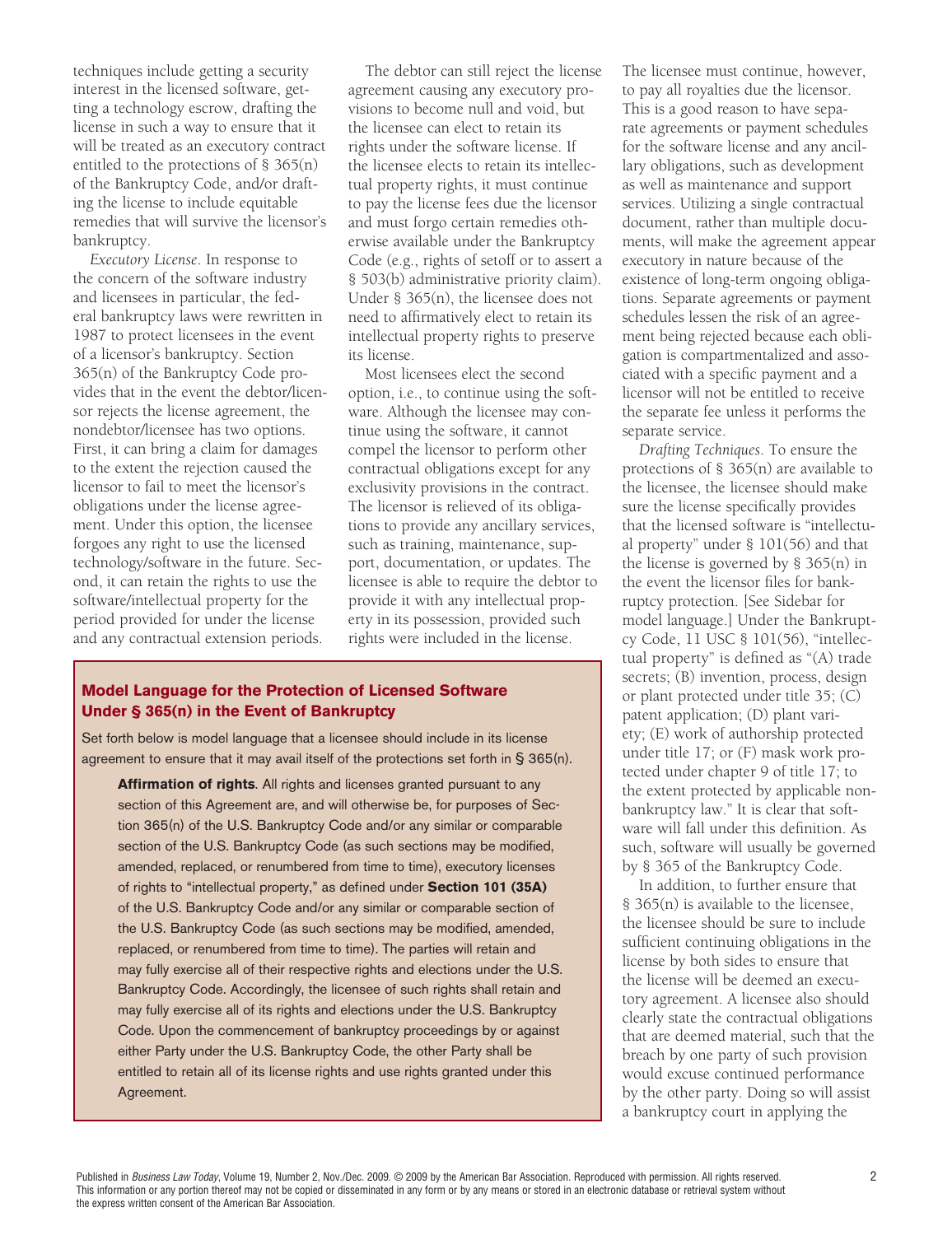*Countryman* standard for determining whether an agreement is executory or the point at which an executory agreement becomes nonexecutory.

To limit its financial risk, the licensee should delineate the payments made for collateral obligations, such as training and support, from general royalty/ license fees. The licensee should seek to have such collateral obligations contained in a separate agreement or payment schedule. By lumping all fees together, the licensee could be obligated to pay for collateral services that the licensor is no longer providing.

Many licensees seek to further limit their risk in the event of a licensor bankruptcy through the use of a source code escrow. Such an escrow will ensure that the licensee will have access to the source code for the licensed software if the licensor rejects the license and refuses to perform its obligations under the license agreement. [See Sidebar for model language.]

Another option is for the licensee to obtain a security interest in the licensor's software. In addition to protecting the licensee's interest in the software, the security interest also will secure any rejection damages claim available to the licensee in the event the debtor rejects the license agreement. Because the security interest will limit the benefits available to a debtor upon rejecting the license, it will incentivize the debtor to assume the license agreement. In order to perfect a security interest in a licensor's software, the licensee must comply with both the Uniform Commercial Code and copyright law, which requires that a notice be filed with the Copyright Office. The grant of a security interest is considered to be the transfer of copyright ownership.

Finally, the licensee should include equitable remedies in the license agreement, such as the right to enforce any exclusivity provisions in favor of the licensee with an injunction against infringement. Such remedies are particularly important where the license is not executory and thus not entitled to the remedies available under § 365(n). The majority of courts will enforce such a provision where such remedy

is not an alternative or substitute for money damages. Including a provision in the license agreement that a breach cannot be adequately addressed through monetary damages and that equitable relief, such as an injunction, is needed to protect the licensee's rights in the software will increase the likelihood that a court will enforce an equitable remedy.

#### **The Licensee's Bankruptcy**

*Nonexecutory License*. A software licensor's primary concern when a licensee files for bankruptcy is payment. If the license is considered to be nonexecutory, for example, where the licensor has already substantially performed its obligations under the agreement, then the licensor's sole recourse may be to assert a general unsecured claim against the licensee's estate. Accordingly, a licensor should seek to protect itself from a licensee's bankruptcy to the greatest extent possible. One technique is obtaining a security interest in the licensed software and/ or other assets, which will incentivize the licensee to honor its commitments under the license agreement. Another technique is to draft the license in such a way to ensure that it will be treated

#### **Model Language to Ensure the Sanctity of an Escrow Agreement in the Event of Bankruptcy**

Set forth below is model language that a licensee should include in its escrow agreement to ensure that it may avail itself of the protections set forth in § 365(n).

**Supplementary Agreement**. This Escrow Agreement is "supplementary" to the License Agreement within the meaning of section 365(n) of the U.S. Bankruptcy Code (11 USC § 365 (n)) and/or any similar or comparable section of the U.S. Bankruptcy Code (as such sections may be modified, amended, replaced, or renumbered from time to time). If this Escrow Agreement and/or the License Agreement are/is rejected by Licensor as a debtor in possession or a trustee or by any other person or entity under the U.S. Bankruptcy Code, then the Licensee may elect to retain its right as provided in section 365(n). The Parties intend that no bankruptcy or bankruptcy proceeding, petition, law or regulation (and no other proceeding, petition, law or regulation of a similar nature in any state or foreign jurisdiction) will impede, delay or prevent the release of Deposit Materials to Licensee in accordance with the provisions of this Agreement, and the Licensor hereby conveys to Escrow Agent such rights (including intellectual property rights) as are necessary to allow Escrow Agent to lawfully make such release and perform this Agreement.

(i) Any licenses granted under this Agreement or which are provided pursuant to this Agreement are intended to be executory licenses of rights in intellectual property as contemplated by section 365(n) of the U.S. Bankruptcy Code (11 USC § 365(n)), and/or any similar or comparable section of the U.S. Bankruptcy Code (as such sections may be modified, amended, replaced, or renumbered from time to time). In the event that Licensor becomes a debtor under the U.S. Bankruptcy Code, it is the intent of the Parties that Licensee shall have all benefits granted to licensees under the provisions of the U.S. Bankruptcy Code including, without limitation, section 365(n) of the U.S. Bankruptcy Code and/or any similar or comparable section of the U.S. Bankruptcy Code (as such sections may be modified, amended, replaced, or renumbered from time to time).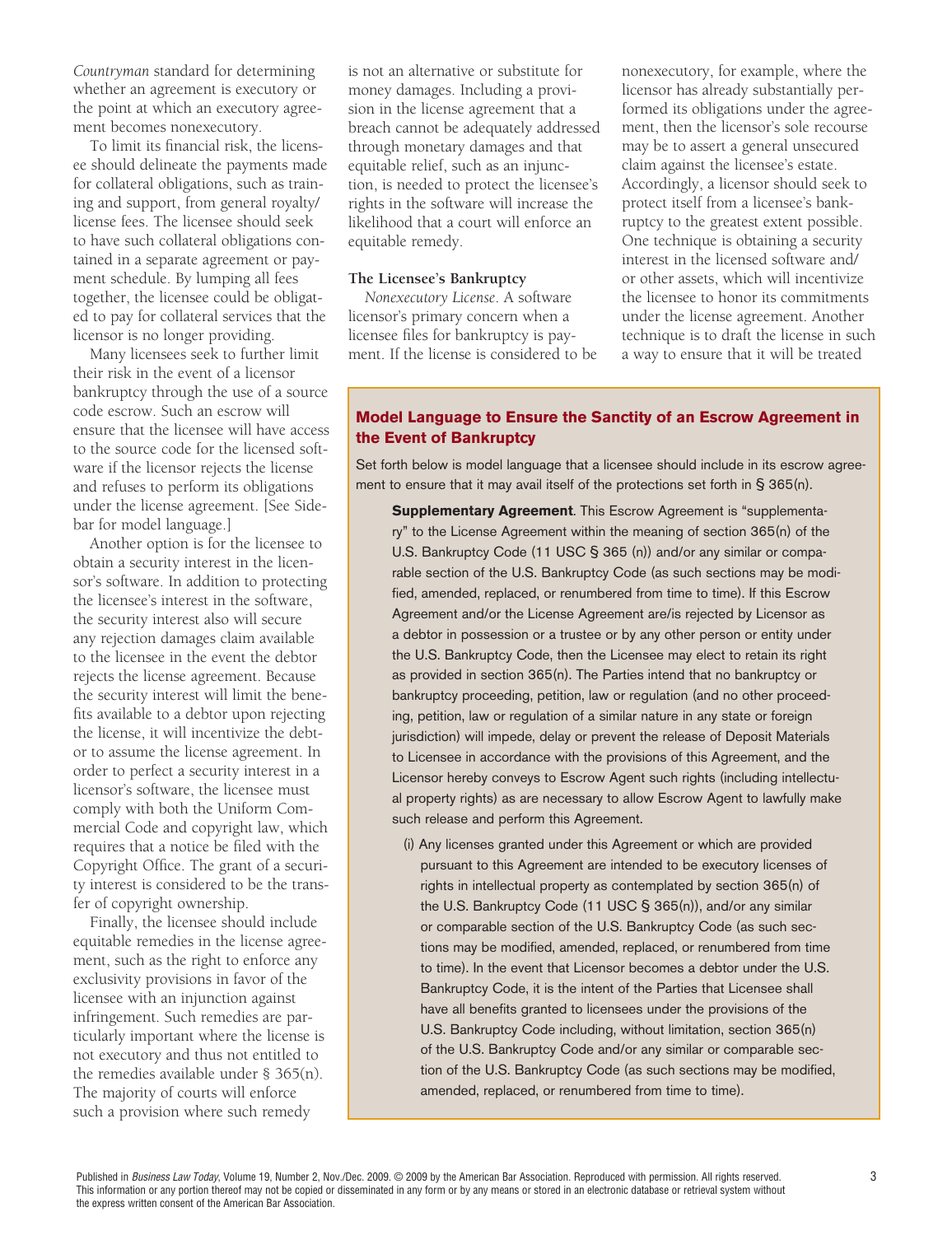as an executory contract, which may make it difficult for the licensee to assume or assign the license without the licensor's consent and thus provide the licensor with greater leverage. Although the restrictions on assignment of an executory software license also may apply to the assignment of a nonexecutory software license, a court might treat a nonexecutory license as a sale or assignment of the software rather than a license, in which case the court may not be inclined to apply the exception to assignment provided for under § 365(c) of the Bankruptcy Code.

*Executory License—Termination of License*. Many licensors include language in their license agreements automatically terminating the license agreement upon a licensee's bankruptcy. Such provisions, sometimes referred to as ipso facto clauses, are not enforceable. Section 365(e)(1) of the Bankruptcy Code provides that an executory contract of the debtor may not be terminated or modified after a bankruptcy filing because of a provision in the license agreement that is conditioned on the insolvency or financial condition of the debtor or the commencement of a bankruptcy filing. Any attempt by the nonbankrupt party to unilaterally terminate a contract

covered by the provisions of the Bankruptcy Code without first seeking relief from the automatic stay may expose such party to significant liability.

To provide a greater level of protection, a licensor can include certain performance requirements in the license agreement that would allow the licensor to terminate the license agreement if the licensee fails to abide by such requirements. These may include requiring the licensee to continue operating, maintain a minimum amount of sales, or expend a minimum amount on marketing or promotion. These rights are separate and distinct from those provisions typically placed in a license agreement allowing the licensor to terminate the license for the licensee's bankruptcy.

In addition, a licensor may terminate a license prior to a licensee's bankruptcy filing provided the termination is effectuated prior to the licensee's bankruptcy filing. The fact that the effective date of any notice of termination does not occur until after the licensee files for bankruptcy should not affect the result so long as the termination is complete and not subject to cure or reversal, either under the terms of the contract or under state law. Where the termination is subject to cure or reversal at the time of the bankruptcy filing, however, the licensee will have an



**T**he third edition of *A Practical Guide to Software Licensing for Licensees and Licensors* by H. Ward Classen examines the fundamental issues that both licensors and licensees confront in the negotiation of a software license and, where appropriate, looks at relevant ancillary issues such as software development as well as maintenance and support. It primarily focuses on nonmass market agreements, since most retail or mass market off-the-shelf software is governed by non-negotiable shrinkwrap and clickwrap licenses. Nonetheless, the principles of software licensing are the same for both shrink-

wrapped, click-wrapped, and custom-developed software. Written in practical, easy-to-understand language, this book is cross-referenced to a model agreement. It is written from the perspective of both the licensor and the licensee and includes model forms with alternative clauses to fit many perspectives. The CD-ROM is a great companion filled with easy-to-use forms.

To order, call the ABA Service Center at **800-285-2221**, or order online at **www.ababooks.org**.

opportunity to cure the default under § 365 of the Bankruptcy Code and prevent the termination from occurring.

*Executory License—Assumption or Assignment of Executory License*. Under § 365(b) of the Bankruptcy Code, a software licensee who declares bankruptcy and desires to assume an executory license agreement must cure all breaches, fully perform its obligations under the license agreement, and provide adequate assurances that it will perform in the future. If the licensee fails to do so, it must reject the license agreement and relinquish all rights to the underlying intellectual property.

Furthermore, under § 365(c) there is a limit on a debtor licensee's ability to assign a software license to a third party. For example, it appears that a debtor licensee cannot assign a nonexclusive software license to another entity without the licensor's consent, even where there is no prohibition to such assignment under the license agreement (although there is an exception to assignment of contracts under § 365 where "applicable law" excuses a nondebtor party to an executory contract from accepting its assignment).

The same limitations may not apply to the assignment of an exclusive software license, which may be characterized as an assignment of a property interest rather than the license of limited rights to use the software.

Similarly, at least one court has held that a licensee cannot use a nonexclusive license after its bankruptcy reorganization absent the licensor's consent.

Licensees also need to be concerned about their right to assume a license in the event of their bankruptcy as there is a dichotomy among the federal circuit courts. In *In re Sunterra Corporation*, 361 F.3d 257 (4th Cir. 2004), the Fourth Circuit Court of Appeals held that § 365(c) of the Bankruptcy Code precluded the debtor licensee from assuming the contract without the licensor's consent even though the license agreement permitted the debtor to assign the license. This position, which emphasizes the literal meaning of the statutory language to evaluate the assumption of executory contracts